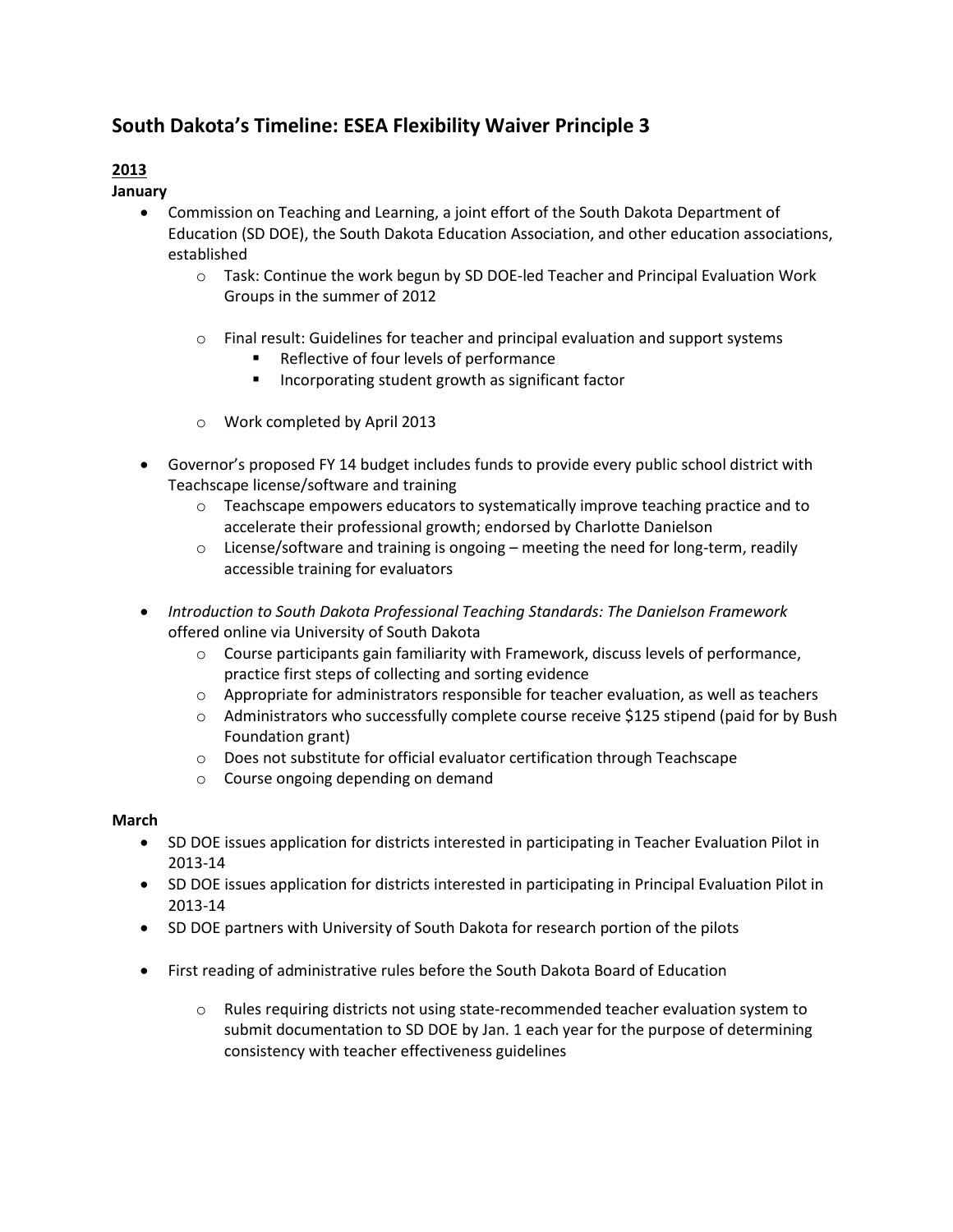# **April**

 Guidelines for teacher and principal evaluation and support systems finalized by the Commission on Teaching and Learning

## **May**

- Public hearing of administrative rules before the South Dakota Board of Education
	- $\circ$  Rules requiring districts not using state-recommended teacher evaluation system to submit documentation to SD DOE by Jan. 1 each year for the purpose of determining consistency with teacher effectiveness guidelines
- SD DOE selects schools to participate in school year 2013-14 Teacher Evaluation Pilot
- SD DOE selects schools to participate in school year 2013-14 Principal Evaluation Pilot

## **June**

o Resubmit Principle 3 of ESEA Waiver to US Department of Education

# **June-August 2013**

- SD DOE hosts two-day, face-to-face workshops to train administrators on state-recommended teacher evaluation system and Teachscape software
	- $\circ$  To encourage participation, administrators receive \$125 stipend/day to participate
	- $\circ$  If Governor's budget proposal passes, Teachscape software provided free of charge to all public school districts
	- o Pilot school administrators required to participate
- SD DOE hosts face-to-face workshop to train superintendents on state-recommended principal evaluation system
	- o Pilot school administrators required to participate
	- o Open to others beyond pilot schools

## **School Year 2013-14**

- o 20 districts participate in Teacher Evaluation Pilot (partners: EDEC and USD)
- o 10 districts participate in Principal Evaluation Pilot (partners: tbd)

Pilot requirements:

- o Participate in summer 2013 face-to-face training (teacher or principal)
- o Participate in year-long technical assistance process to implement evaluation system (teacher or principal)
- $\circ$  Utilize the state-provided Teachscape software and training (teacher evaluation only)
- o Report to SD DOE effectiveness levels for the 2013-14 school year (teacher or principal)
- o Participate in formal feedback process

# **2014**

# **January**

- Potential legislation:
	- o Adopt state standards for principals
		- **Through work with Bush Foundation, principal standards vetted with the K-12** field and higher education's Ed Leadership programs during fall 2012; public